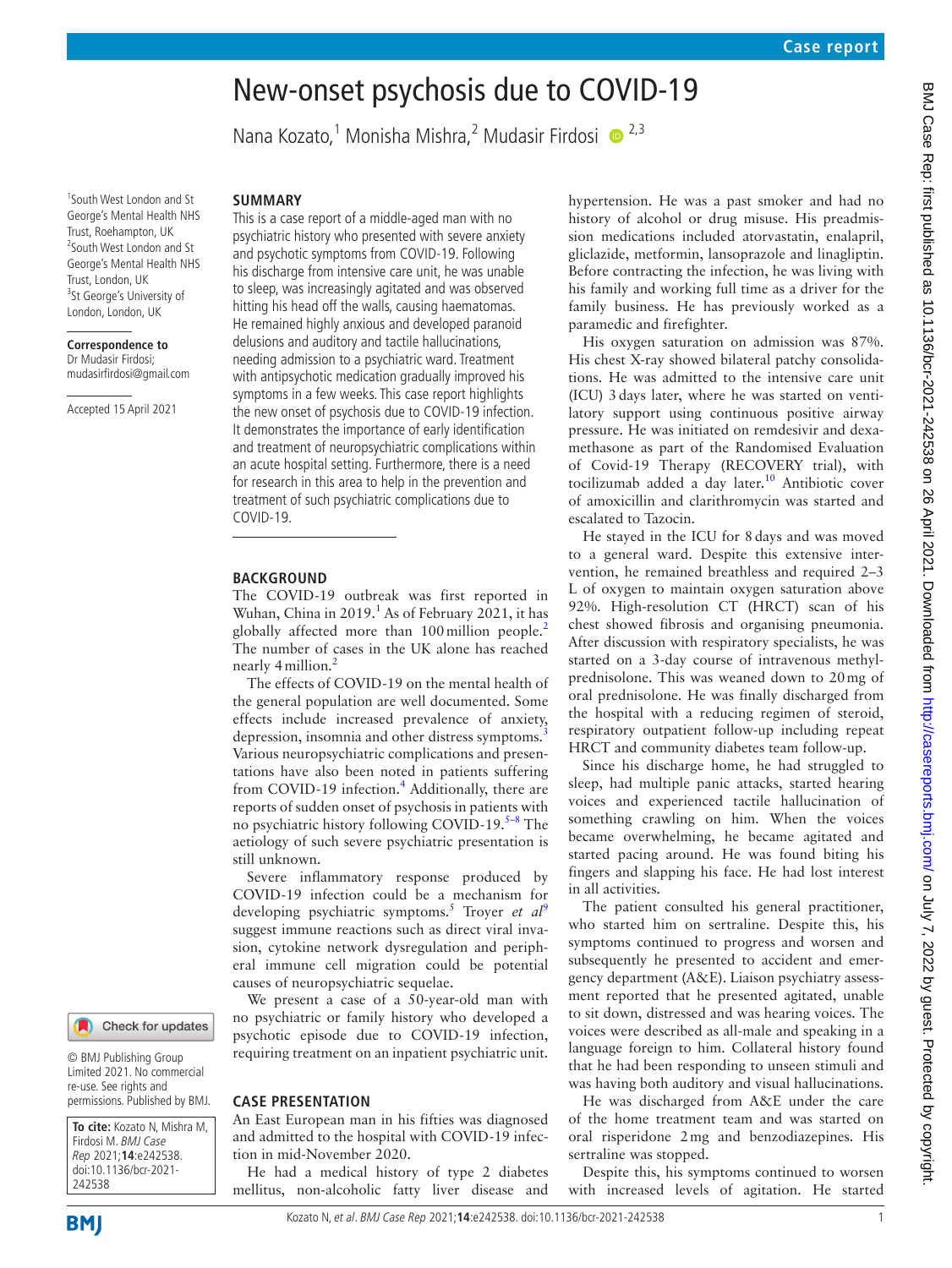self-harming by hitting his head against the walls and he was lashing out without directing to anyone. By this time, he was floridly psychotic and appeared to be responding to unknown stimuli.

He was again brought to A&E, where he continued to be agitated and banging his head. On liaison psychiatric assessment, he was advised to start treatment on a psychiatric ward and was admitted informally.

Psychiatric ward admission assessment stated he was still restless, distressed and difficult to establish rapport with. Communication was difficult despite the help from an interpreter of his native language. He was responding to external stimuli and was unable to demonstrate insight into his current mental state, believing that he was there for COVID-19 infection. However, his symptoms were less severe at this point compared with when he was seen in A&E. There was some improvement in his mental state likely due to the initiation of antipsychotic treatment before admission.

In the next few days, he denied experiencing any auditory, visual and tactile hallucinations, but remained anxious. Within a few days, he was sleeping better and there was little evidence of any depressive symptoms.

A week into the admission, he had a panic attack at night. He was seen hitting his head against the wall and shouting. The dose of risperidone was increased to 4mg. He gradually became less anxious and was feeling safe around people. Within 2weeks, most of his psychotic symptoms had improved.

Three weeks after admission, he presented calm with little evidence of any psychotic symptoms. He continued to have some anxiety about relapsing when discharged from the hospital. He had developed some understanding of his presentation but was not able to remember most of his psychotic symptoms.

He was discharged home under the care of early intervention services (EIS) and was continued on risperidone at 4mg. The benzodiazepines were discontinued.

#### **INVESTIGATIONS**

On admission to the psychiatric ward, his vital signs were as follows: oxygen saturation 97%, heart rate 94 per minute, blood pressure 125/89mm Hg and respiratory rate 20 breaths per minute. SARS-CoV-2 RNA on admission from nasopharyngeal swab was still positive. Blood test showed normal renal function, normal electrolyte, normal C-reactive protein (CRP), normal white cell count and slightly elevated alanine transaminase at 68U/L. Capillary blood glucose was 8.5mmol/L. Urine dip was normal.

Physical examination and MRI of the brain did not show any abnormalities.

## **DIFFERENTIAL DIAGNOSIS**

Given a new presentation and short history of psychotic symptoms after the COVID-19 infection, his diagnosis is consistent with acute and transient psychotic disorder in the International Statistical Classification of Diseases and Related Health Problems (ICD)-10. This diagnosis is described as 'a heterogeneous group of disorders characterized by the acute onset of psychotic symptoms such as delusions, hallucinations, and perceptual disturbances, and by the severe disruption of ordinary behaviour' that develops within 2 weeks and recovers in a few months. $<sup>11</sup>$  $<sup>11</sup>$  $<sup>11</sup>$ </sup>

Brief psychotic disorder with stressor in the Diagnostic and Statistical Manual of Mental Disorders (DSM)-5 is another diagnosis that fits the patient's presentation.<sup>12</sup> This is defined as a brief and sudden onset of a psychotic episode lasting less than a

month, preceded by an acute stressor. DSM-5 specifies that the symptoms are not associated with medical or psychiatric comorbidities or substance misuse and should resolve within a month.

### **TREATMENT**

On admission to the psychiatric hospital, he continued on risperidone 2mg, which was gradually increased to 4mg in a week. Regular benzodiazepines were prescribed to help with anxiety symptoms. Sertraline was discontinued due to limited evidence of low mood.

The mainstay of treatment remained antipsychotic medications. In addition to this, he was offered psychological support from the nursing staff to allay his anxiety. He attended some psychological sessions with the psychotherapist.

He continued to take his physical health medications and was monitored regularly for any physical health symptoms, including blood sugar.

Follow-up treatment was organised with EIS to monitor his mental health and medication after discharge from the ward.

## **OUTCOME AND FOLLOW-UP**

EIS follow-up monitored his mental state and provided ongoing support. His daughter reported he had trouble sleeping on one occasion, but there were no concerns for his behaviour. He had reported the urge to scratch himself occasionally, but did not act on it. There were no tactile hallucinations and he was coping well at home. The patient continued to take his antipsychotic medication.

## **DISCUSSION**

There are other reports of patients presenting with a new onset of psychotic symptoms after contracting COVID-19. $4-8$ 

A recent large-scale analysis of neurological sequelae in patients with COVID-19 infections found that there was an increased incidence of psychotic, mood and anxiety disorder. Additionally, neurological complications have been reported when compared with influenza and other respiratory tract infections 6 months after contracting COVID-19.<sup>4</sup> In this study, the hazard ratio (HR) for the psychotic disorder was greater in patients with hospitalisation compared with those without. This suggests that the more severe the infection, the higher the risk of neuropsychiatric symptoms.

The patient in this case report had significant respiratory symptoms prior to developing psychotic symptoms: paranoid thoughts with auditory and tactile hallucinations.

Ferrando *et al*<sup>[5](#page-2-4)</sup> reported three cases of psychotic symptoms in patients who had COVID-19 without any significant respiratory symptoms. In one of the cases, it was unclear if the psychotic symptoms were COVID-19-related as the patient had a known history of panic disorder. Another patient had a history of opioid addiction and was on maintenance methadone. Comparing this, our patient had no history of psychiatric conditions or drug misuse.

Smith *et al*<sup>[6](#page-3-4)</sup> reported a skilled employed woman who presented with persecutory delusions and disturbed sleep, but no hallucinations. Furthermore, she only had mild respiratory symptoms. In comparison, our patient had severe respiratory symptoms and predominant hallucinations in auditory and tactile modalities.

Rentero *et al<sup>[7](#page-3-5)</sup>* reported several patients with psychosis and COVID-19 infection, but the details of individual symptoms and treatments are not described. Parra *et al*<sup>[8](#page-3-6)</sup> reported 10 patients presenting with psychotic symptoms characterised by structured delusions mixed with confusion. Moreover, these patients had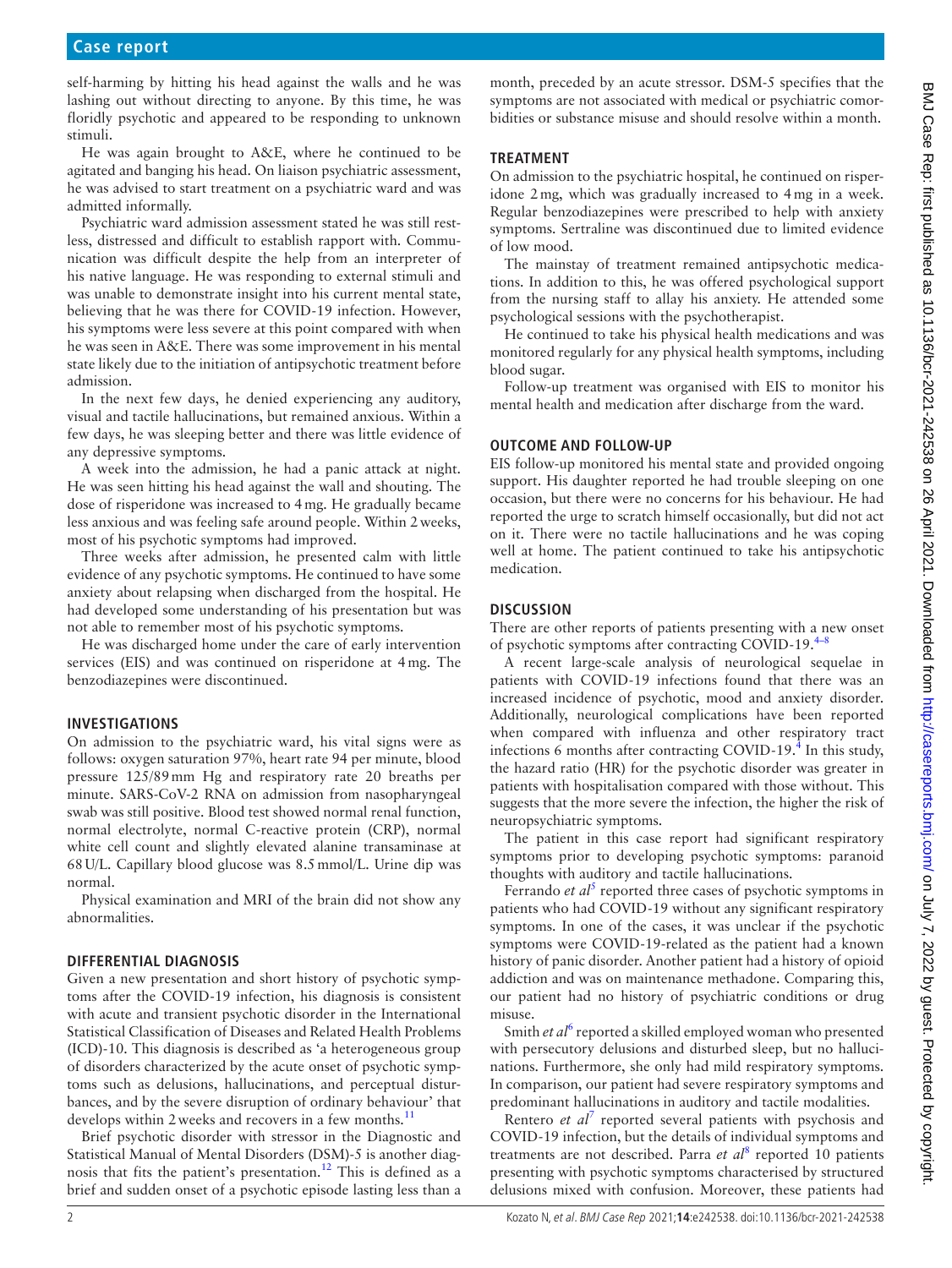no known psychiatric history. They displayed symptoms of infection such as fever, cough and dyspnoea.

The pathophysiology of psychotic disorder after COVID-19 is not clear. Secondary psychosis following infection with HIV, *Toxoplasma gondii* or syphilis is a well-documented phenomenon.[13](#page-3-7) In predominantly respiratory infections including influenza and severe acute respiratory syndrome, the first presentation of psychosis has been identified.<sup>[14 15](#page-3-8)</sup>

A study on psychosis and coronavirus has found an increased prevalence of IgG antibodies against three viral strains in patients with psychotic presentation compared with patients without

### **Patient's perspective**

Everything started one day when I woke up and I felt unwell. I went straight for a COVID test. The following morning my wife woke up with the same symptoms. Her test came back positive, and I was sure mine was going to be as well. Within next 4 days I was getting worse and worse to the point I couldn't go out of bed. My muscles were hurting, I was feeling dizzy every time I tried to get up. I had no appetite and I just wanted to sleep. My breathing was also affected. My daughter called an ambulance and I think this has saved my life; I was taken to hospital COVID test was confirmed positive. I deteriorated and I was transferred to ITU. I was on maximum level of oxygen with a CPAP hood. After few days on the CPAP hood, I started having panic attacks and the nurses were giving me diamorphine so I can tolerate the hood, because it was keeping me away from the ventilator. I stayed in ITU for twoweeks before the doctors were able to take me off the maximum oxygen and transfer me to a normal ward. When I was transferred to the ward, I started having problems sleeping. The nurses were giving me sleeping pills, which were helping for a short period of time. There I started having the attacks again, but everybody was focused on treating the COVID and the hospital staff were taking it to the fact that I have been staying a long time in hospital.

When I was discharged, I barely remember what happened with me to the point when I was home and had to be admitted to a psychiatric hospital. I remember going to the A&E with my daughter and seeing the Crisis Team, but nothing more. It feels like it was a delirium. I don't remember much what was happening to me apart from feeling unsafe and hearing voices at the start. Following the treatment on psychiatric ward, I felt much better and relaxed and was no longer experiencing anything unusual. This illness has turned my life 360 degrees. It feels like I need to learn how to live again. I do not wish it to anybody.

#### **Learning points**

- ► COVID-19 can cause neuropsychiatric complications including psychosis.
- ► Psychosis can be a late presentation following COVID-19 infection.
- ► Other organic causes should also be considered for psychosis post-COVID-19.
- ► Patients with new-onset psychosis should be tested for COVID-19 infection.
- ► There should be a greater liaison between intensive care unit and psychiatry to diagnose and start treatment early for neuropsychiatric complications.

psychosis.[16](#page-3-9) This suggests a potential link between coronavirus infections and psychosis. This may also be true in COVID-19.

The hyperinflammatory response has been suggested as the mechanism for the neurological manifestation of COVID-19. A different mechanism for the inflammatory response has been suggested, such as cytokine dysregulation, molecular mimicry post-COVID-19 infection and peripheral immune cell migration.<sup>[17](#page-3-10)</sup>

Psychosis after corticosteroids is a well-documented phenomenon, typically within  $1-2$  weeks of initiation of treatment.<sup>[18](#page-3-11)</sup> This does not fit with our patient, who developed symptoms out of this timeframe. That being said, it is difficult to deny the contributory effects of steroids to the presentation. To date, there is no major evidence to suggest neuropsychiatric side effects with remdesivir.<sup>[19](#page-3-12)</sup>

Admission and treatment in ICU can cause significant distress to patients due to the noisy and disorientating environment. In addition, it can contribute to mood and sleep disturbance, which is evident in our case. It has been reported that about onethird of ICU survivors experience anxiety and depression for a prolonged period after their recovery.<sup>20</sup> Psychological interventions such as ICU diaries and cognitive therapy may support better mental healthcare in both ICU inpatients and survivors.<sup>[21](#page-3-14)</sup>

Transient psychosis after COVID-19 infection is a new and emerging diagnosis with no consensus on management strategy. The case highlights the need for clinicians to be vigilant of not just the general mental well-being but also the subtle and florid psychotic symptoms. Further studies are needed to investigate the neuropsychiatric aetiology of post-COVID-19 psychosis and the optimum treatment for this group of patients.

Given the number of case reports with a similar presentation, more investigations into the aetiopathology and management of this new disease are required.

**Twitter** Monisha Mishra [@DrMonishaMishra](https://twitter.com/DrMonishaMishra) and Mudasir Firdosi [@drmfirdosi](https://twitter.com/drmfirdosi)

**Contributors** NK, MM and MF were responsible for the care and treatment of the patient. MF came up with the idea. NK consented the patient. NK and MM undertook the literature review and wrote the initial draft. MF edited the initial draft. All three authors reviewed and accepted the final draft.

**Funding** The authors have not declared a specific grant for this research from any funding agency in the public, commercial or not-for-profit sectors.

**Competing interests** None.

**Patient consent for publication** Obtained.

**Provenance and peer review** Not commissioned; externally peer reviewed.

This article is made freely available for use in accordance with BMJ's website terms and conditions for the duration of the covid-19 pandemic or until otherwise determined by BMJ. You may use, download and print the article for any lawful, non-commercial purpose (including text and data mining) provided that all copyright notices and trade marks are retained.

#### **ORCID iD**

Mudasir Firdosi<http://orcid.org/0000-0002-8450-6484>

## **REFERENCES**

- <span id="page-2-0"></span>1 Mackenzie JS, Smith DW. COVID-19: a novel zoonotic disease caused by a coronavirus from China: what we know and what we don't. [Microbiol Aust](http://dx.doi.org/10.1071/MA20013) 2020;41:45.
- <span id="page-2-1"></span>2 Johns Hopkins Coronavirus Resource Center. COVID-19 Map - Johns Hopkins Coronavirus Resource Center, 2021. Available:<https://coronavirus.jhu.edu/map.html> [Accessed 15 Feb 2021].
- <span id="page-2-2"></span>3 Pierce M, Hope H, Ford T, et al. Mental health before and during the COVID-19 pandemic: a longitudinal probability sample survey of the UK population. Lancet [Psychiatry](http://dx.doi.org/10.1016/S2215-0366(20)30308-4) 2020;7:883–92.
- <span id="page-2-3"></span>4 Taquet M, Geddes J, Husain M. Six-Month neurological and psychiatric outcomes in 236,379 survivors of COVID-19. MedRxiv 2021.
- <span id="page-2-4"></span>5 Ferrando SJ, Klepacz L, Lynch S, et al. COVID-19 psychosis: a potential new neuropsychiatric condition triggered by novel coronavirus infection and the inflammatory response? [Psychosomatics](http://dx.doi.org/10.1016/j.psym.2020.05.012) 2020;61:551-5.